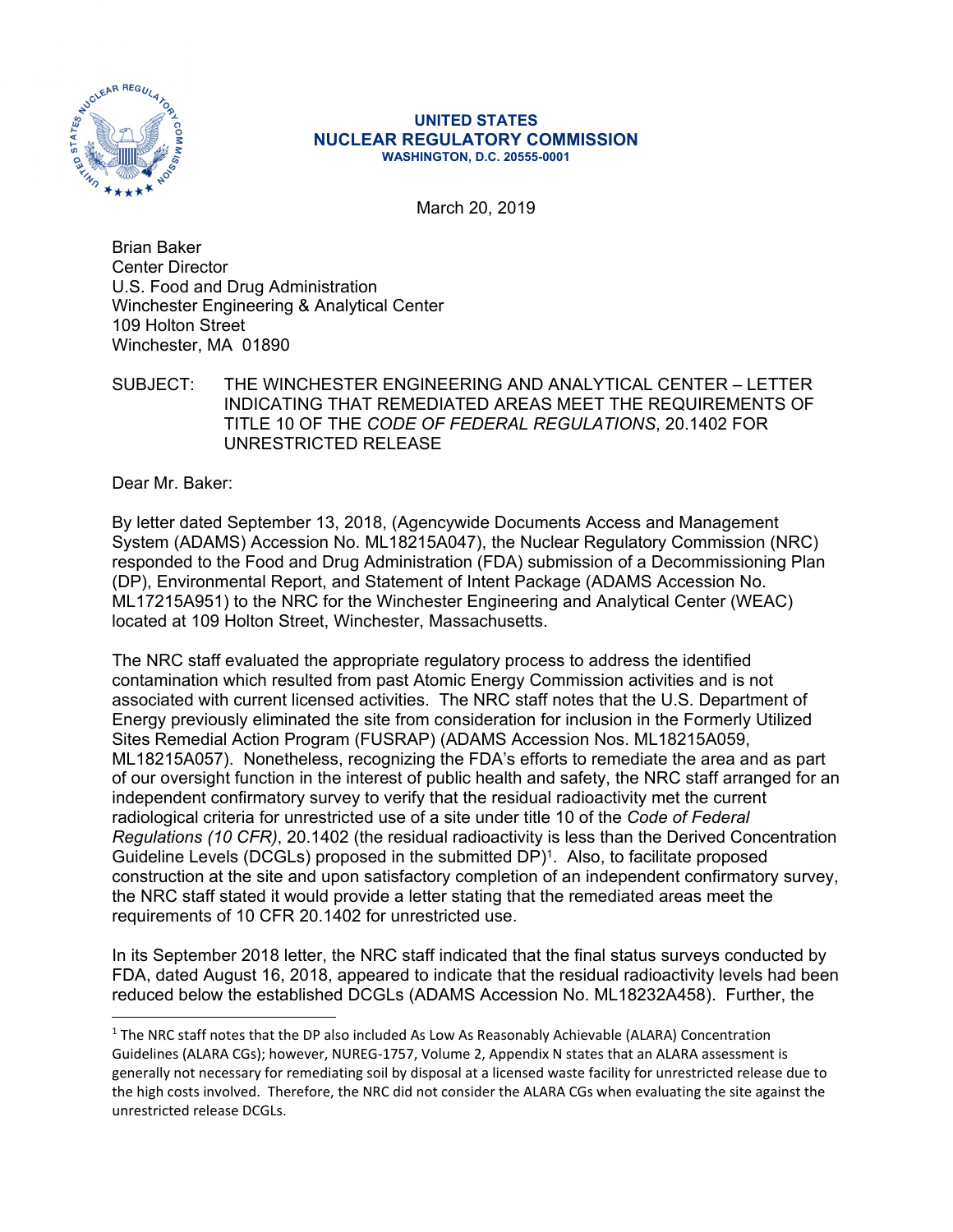analyses, remediation, and surveys submitted to the NRC appear to have been performed consistent with NRC guidance for decommissioning found in NUREG 1757, Volume 2, Revision 1. Subsequently, the NRC staff arranged for an independent confirmatory survey to verify that the residual radioactivity met the radiological criteria for unrestricted use of a site under 10 CFR 20.1402. Our contractor, Oak Ridge Institute for Science and Education (ORISE), conducted that independent confirmatory survey during the period of October 9–11, 2018. This confirmatory survey identified several hotspots requiring further remediation and/or consideration with respect to meeting the criteria for unrestricted use. FDA then instructed Northwind Solutions, its contractor, to perform additional remediation of the elevations and resample to demonstrate the elevations were adequately remediated.

Following remediation of the hotspots and subsequent soil grab sampling, the NRC took possession of select split samples from the remediated areas and provided them to our contractor, U. S. Department of Energy – Idaho Operations Office, Radiological and Environmental Sciences Laboratory (RESL), to be independently analyzed. The results of the select split sample analysis are reported in the ORISE finalized report (Adams Accession Number ML19074A144). FDA also submitted, to the NRC, a supplemental survey report (ADAMS Accession Number ML19073A209). As such, based on both the FDA's survey reports and the ORISE confirmatory survey report, the NRC now has reasonable confidence that the remediated areas, identified as survey units 1, 2, and 3, meet the requirements of 10 CFR 20.1402 for unrestricted use.

As you are aware, survey unit 4, which was included in the FDA DP, is not addressed by this letter. ORISE identified an anomaly in this survey unit such that some, or all, of the survey unit could be considered a Class 1 survey unit. However, it is the NRC staff's understanding that the anomaly is not located in a generally accessed area and that proposed construction activities at the site will not disturb the area. Also, the FDA has indicated it will address the suspect area in the future. As such, the NRC staff finds it adequate that FDA simply restrict ground disturbing activities in the immediate area of the anomaly until such time as it is adequately assessed or remediated, as needed.

The NRC staff does not plan to amend the FDA's license to release the remediated areas for unrestricted use given the FDA's plans to continue licensed activities in the subject area. Accordingly, the NRC staff recommends that upon receipt of this confirmatory letter, the FDA withdraw its license amendment request for a partial site release.

We continue to recommend that the FDA work with the U.S. Army Corps of Engineers responsible for the FUSRAP program to determine whether additional FUSRAP material exists on the site or on adjacent properties.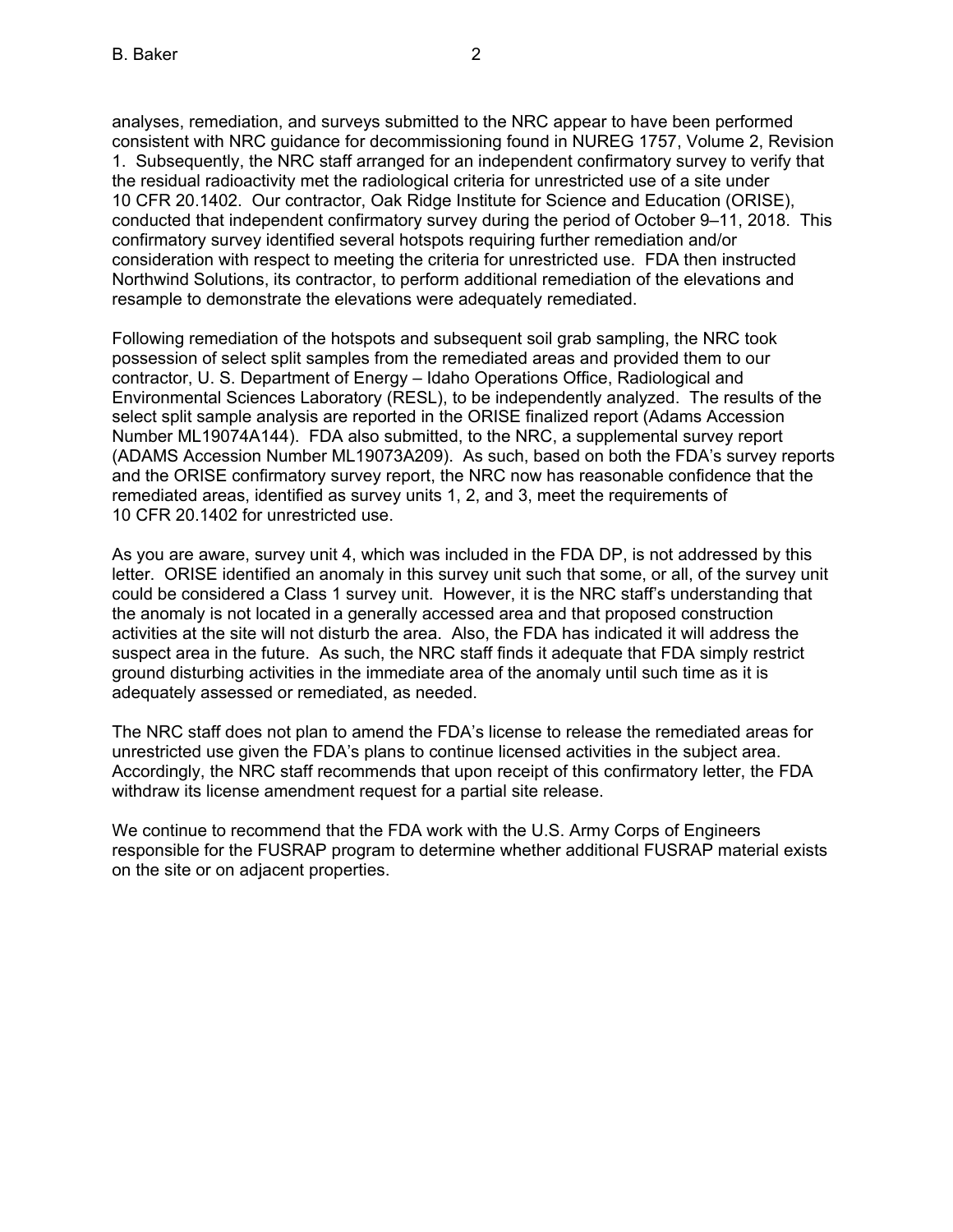Should you have any questions concerning this request for additional information, please contact James Smith, Project Manager at 301-415-6103 or the undersigned at 301-415-6631.

Sincerely,

## */RA/*

Stephen Koenick, Chief Materials Decommissioning Branch Division of Decommissioning, Uranium Recovery and Waste Programs Office of Nuclear Material Safety and Safeguards

Docket No.: 030-04675 License No.: 20-08361-01 Control No.: 592468

cc: E. Malkin, FDA/WEAC